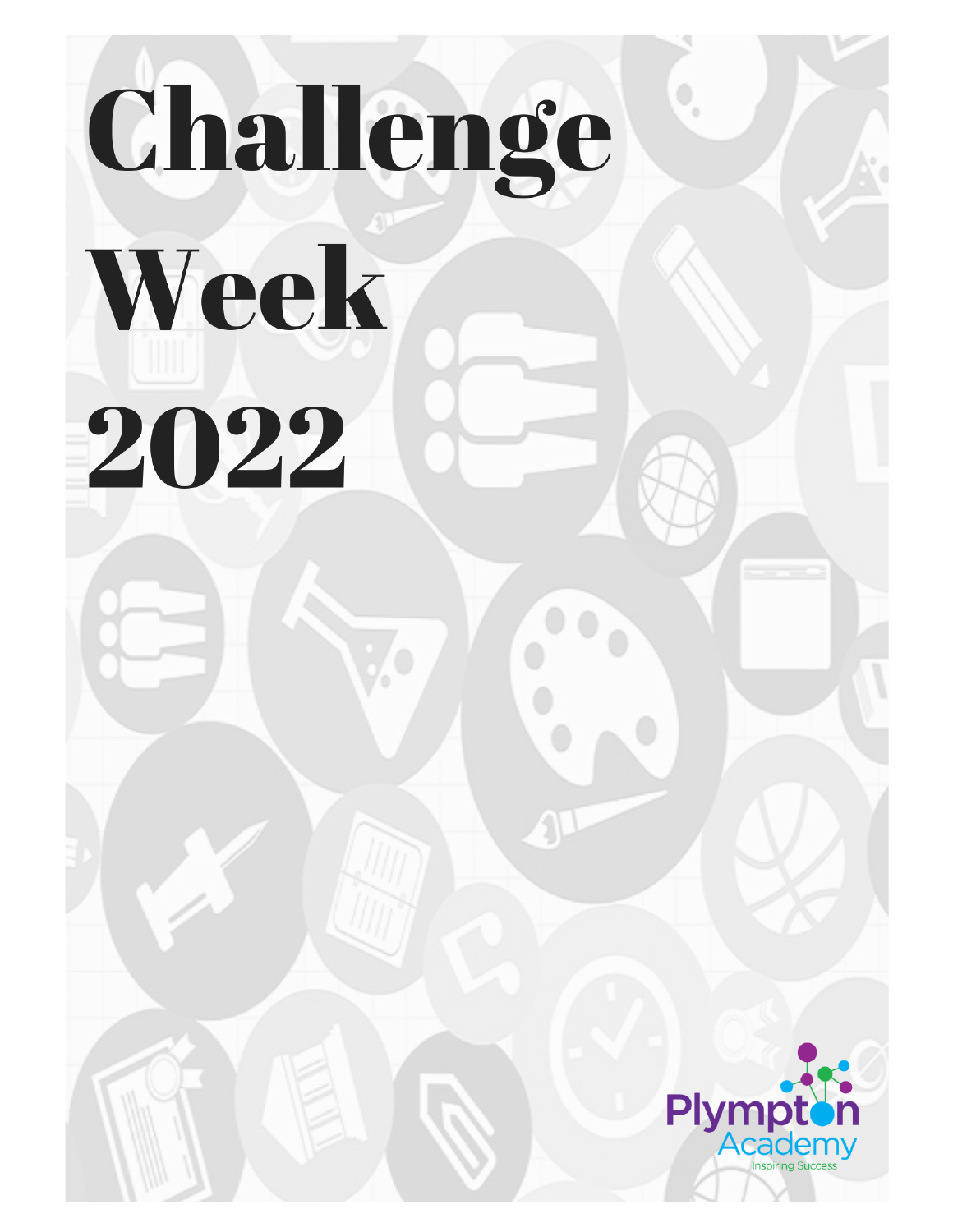## CHALLENGE WEEK 2022 MONDAY 27th JUNE - FRIDAY 1st JULY

### Welcome to Challenge Week 2022!

Challenge Week will take place from Monday 27th June - Friday 1st July 2022. All students in Years 7, 8 and 9 will have the opportunity to take part in a range of activities that are not normally on offer as part of the standard curriculum.

Challenge Week is an integral part of students' education at Plympton Academy: it is a special week offering huge opportunities to extend and enrich their curriculum experience. Each student will be able to take part in 1 activity lasting over 5 days (Monday - Friday) or 2 different activities, split over 3 / 2 days (Monday - Wednesday and then a second activity for Thursday / Friday). Please be aware that you cannot choose the same activity on the Monday - Wednesday and Thursday - Friday split as although different, there are repeated elements within them.

Please take time to read through the booklet carefully. Some activities will require early departures from the academy and will return late in the evening. It is important that students can make their way safely to and from the academy at these times if they pick these activities. Others will enable students to gain a variety of qualifications. If a student is in receipt of free school meals, these will be ordered in advance for them.

Make sure you discuss your choices with both friends and family. There are almost 650 students in Years 7-9 and, whilst our aim is to allocate every student to their first choice, this cannot be guaranteed. It is therefore important that students select a second and third choice in case their first is oversubscribed. Students cannot opt for part of an activity and must accept the whole package where different daily activities are involved. As some activities will require a minimum number to run, please be aware that it may be necessary to cancel an activity should not enough interest be shown.

Students in Year 9 who are taking part in the Duke of Edinburgh's Award scheme should pick the expedition option and students who are involved in the production of Mary Poppins should select that (unless they are doing Duke of Edinburgh, in which case that takes priority)

Once students have made their selection, they need to complete the online booking form. Please note that forms will be returned to students if they have not selected at least two choices or if a parent / guardian's signature has not been obtained. In addition, we reserve the right to make changes to the schedule of an activity, should it be deemed appropriate to do so. Students who return their form after the deadline may find that they do not receive any of their choices.

### **Attendance**

Attendance during this week is not optional as it is part of our academy term. In line with normal procedures, a reason for non-attendance would be required since we have to provide details of all unauthorised absences to the Education Welfare Officer.

### **Cost**

The cost of each activity is shown, but please be aware that this is based on the maximum amount of students for the activity taking part and are correct as of February 2022. Therefore, they are subject to change (for example, due to increased transport costs per person if fewer students take part and an increase in fuel costs).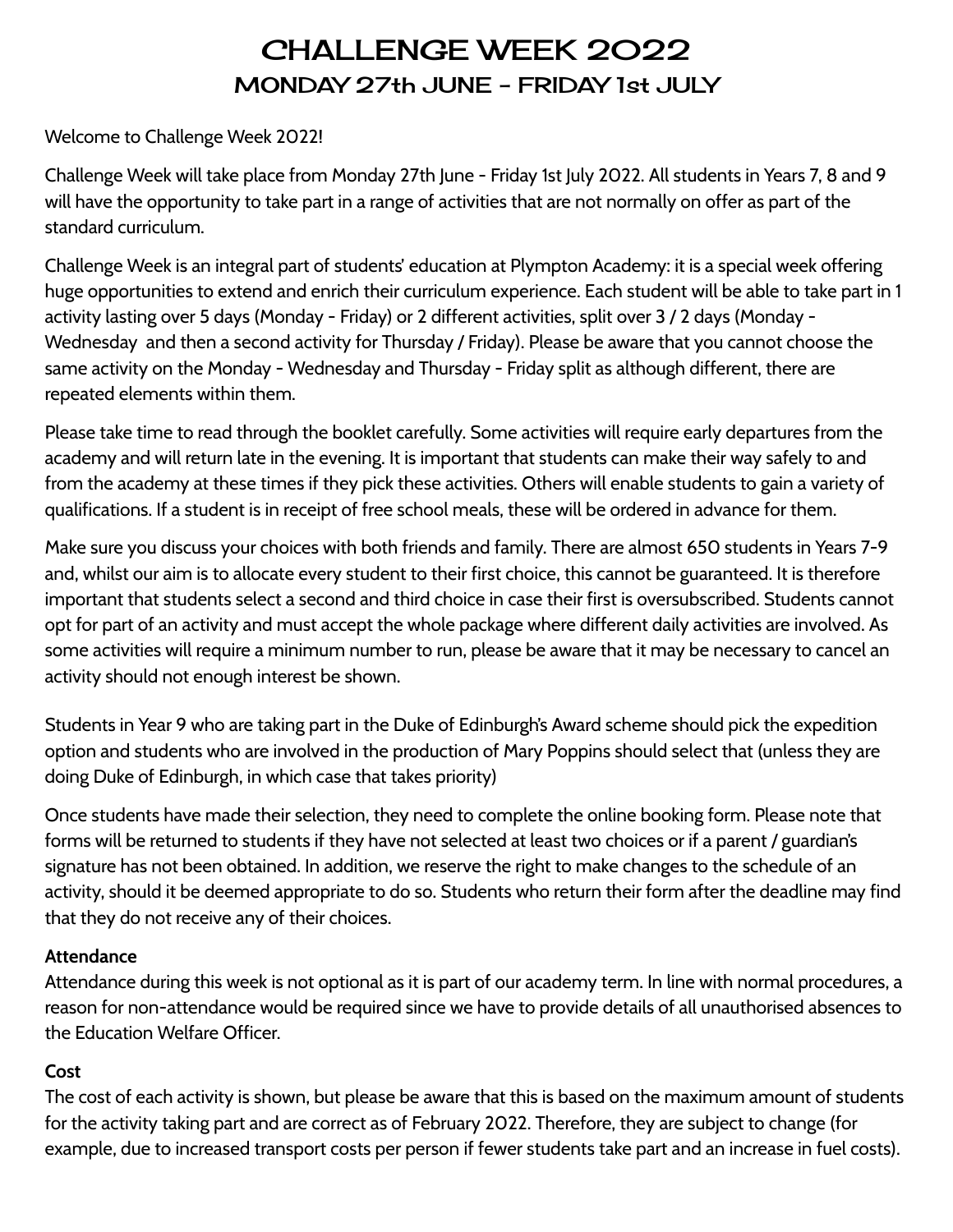### **Behaviour**

Naturally, we expect students to maintain a high standard of behaviour during the week. All students should be aware that taking part in Challenge Week is dependent on a good behavioural record.

We have already built up a good reputation with the activity providers that we will be using and the coach companies. If we feel that a student is behaving in an unacceptable and potentially dangerous manner, they will be withdrawn from the activity. If this is the case, a refund will be unlikely and parents/guardians may be required to collect them from where the activity is taking place.

### **Payment**

Activity allocation letters and request for payments will be sent during the week beginning Monday 28th March. Payments should be made via the ParentPay facility used at Plympton Academy. Deposits can be paid as soon as you have received confirmation of your child's activity. The deadline for deposit payments is Friday 8th April.

For higher cost activities, we can accept payments by installment after the deposit has been received, or if you wish to pay the balance in full then you may do so. All payments must be made in full by Fri 10th June.

Please note, that we are unable to refund any deposits or payments if a student wishes to change activity as payments will have already been made to external providers. If an activity is missed due to illness, then a medical certificate would need to be seen in order to process a refund. The costings for these activities have been worked out as accurately as possible with the aim of the activity breaking even. In the unlikely event of a surplus less than £3 per student remaining, once all bills are settled, unless we hear from you to the contrary we will retain it for the general benefit of the students. For students in receipt of free school meals, then a 50% discount will be applied once the deposit has been paid. This will appear as a payment from the school on parent pay.

If a payment isn't received, then apart from exceptional circumstances, students will be moved to a different activity. If a student is unable to attend a paid for activity, then again unless it is due to exceptional circumstances, a refund will unable to be made.

If you have any questions about an activity you are interested in, please get in touch with the activity leader in the first instance. If you have any questions about the week in general, please contact Annie House at housea@plympton.academy, or if you have a specific question about payment then please contact the finance team, finance@plympton.academy.

Activity leaders will be sending out detailed information about their activity during the week beginning Monday 6th June. For the residential activities, there will also be a parents meeting taking place in May / June.

For on-site activities, the Plympton Academy Diner will be open at break and lunchtime, offering a reduced service. For off-site activities, students will need to bring a packed lunch with them, or there will be opportunities to buy food. The trip leaders will confirm this with you nearer the time.

Yours sincerely,

The Challenge Week Coordination Team (Mr Ian Hartley; Ms Annie Houser; Finance Team and Activity Leaders)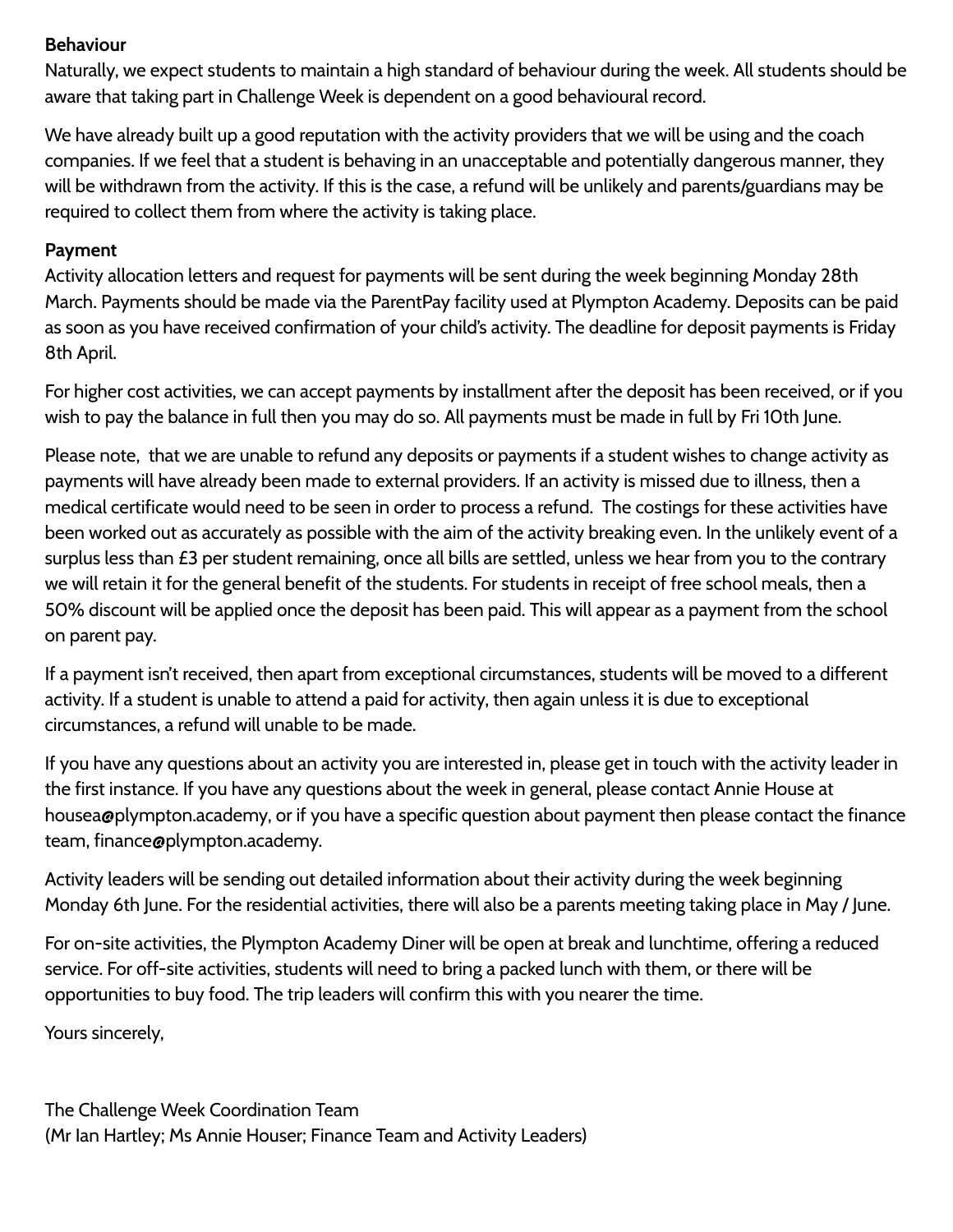### **FIVE DAY ACTIVITY OPTIONS**

| <b>Adrenaline Week (Residential)</b> |                           | <b>ADW</b>           |
|--------------------------------------|---------------------------|----------------------|
| Lead Staff: Mr Jones                 | Cost: £480 (Deposit £100) | ' Maximum Number: 30 |

This activity is designed for the thrillseekers who love rollercoasters and being thrown upside down at speed. During the week we will visit some of the UK's biggest theme parts including Alton Towers, West Midlands Safari Park, Chessington World of Adventures and Thorpe Park enabling you to try out some of the biggest rides in the UK including Wicker Man and Swarm.

We will depart from Plympton Academy on the Monday morning and will return on Friday evening. This is a residential activity and we will be staying in Premier Inns with ensuite accommodation with breakfast and evening meals provided. Students will need to provide their own lunch each day.

| <b>Mary Poppins</b>                                                                                                                                                                                                                                                                   |            | <b>POP</b>         |
|---------------------------------------------------------------------------------------------------------------------------------------------------------------------------------------------------------------------------------------------------------------------------------------|------------|--------------------|
| <b>Lead Staff: Ms Crook</b>                                                                                                                                                                                                                                                           | Cost: Free | Maximum Number: 50 |
| This workshop is for all students in years 7-9 who are involved with the production of Mary Poppins. Alongside<br>production workshops you will also get learn insider secrets from theatre professionals, go backstage at a theatre and<br>learn a variety of stagecraft techniques. |            |                    |

| The Great Plympton Bake Off |                         | <b>GPB</b>         |
|-----------------------------|-------------------------|--------------------|
| Lead Staff: Ms Kneebone     | Cost: £40 (Deposit £10) | Maximum Number: 24 |

Could you be the next star baker? Could you take on Paul Hollywood and Prue Leith?

Learn how to bake one of Ms Worth's famous drip cakes along with blondies that will give Mila's a run for their money. You will also learn how to bake a variety of biscuits and smorgesboard of sweet treats.

Each day will follow the style of the Great British Bake Off with a technical challenge, a recipe bake and an eye catching showstopper bake. Each day we will present the star baker with a certificate and the baker of the week will receive an extra special surprise!

This activity will appeal to those of you who want to improve your basic culinary skills or for those who already know the basics, a chance to improve on your decorating and presentation techniques.

You will be able to take home your creations to your family - if you can make them last that long! At the end of the week you will be preparing an afternoon tea for your families - a real opportunity to show off!

All of the ingredients and equipment will be provided for you.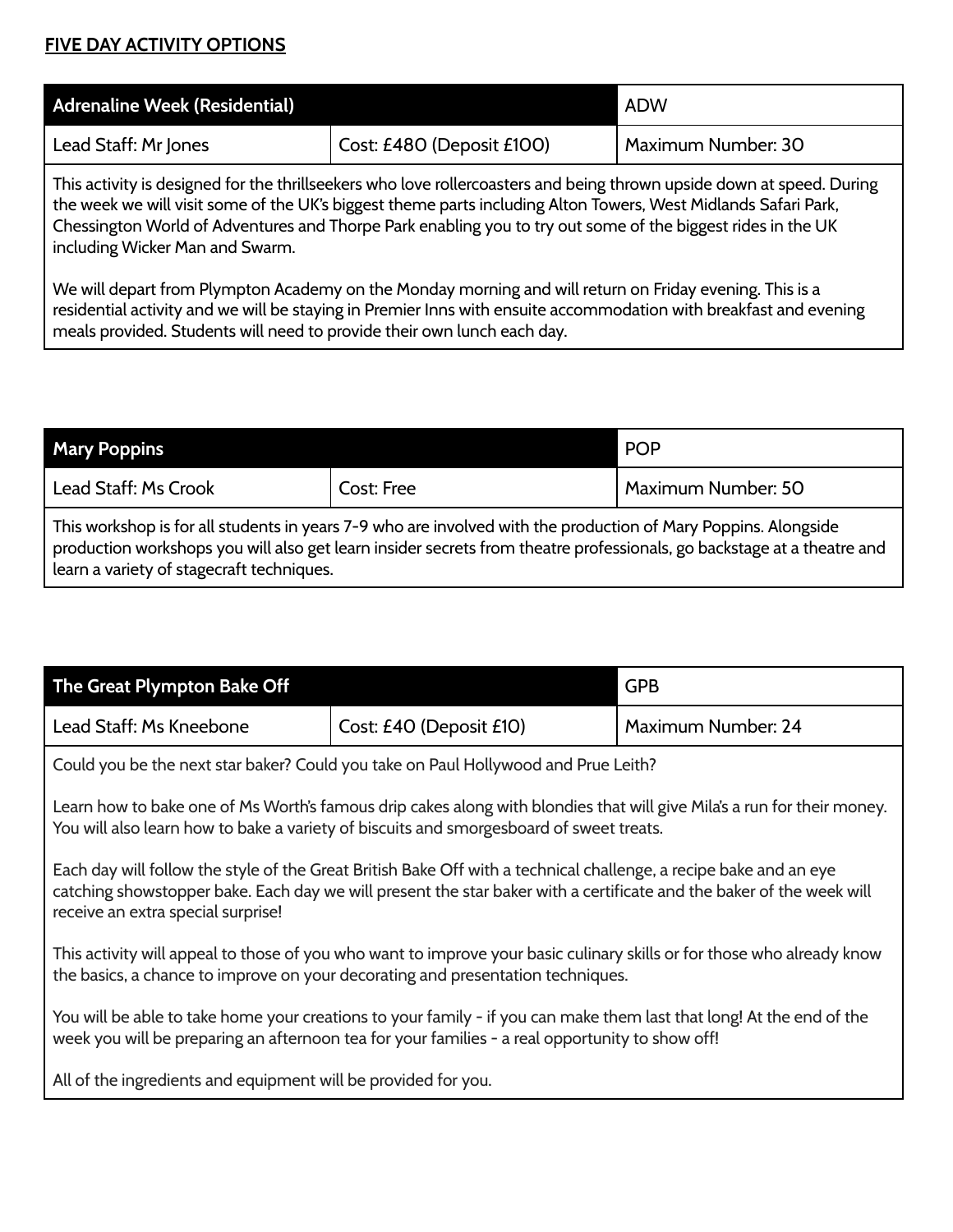| Devon Explorer                                                                                                                                                            |                          | <b>DEE</b>                |
|---------------------------------------------------------------------------------------------------------------------------------------------------------------------------|--------------------------|---------------------------|
| Lead Staff: Ms Littlejohn                                                                                                                                                 | Cost: £105 (Deposit £40) | <b>Maximum Number: 96</b> |
| This week is all about exploring the best of what Devon has to offer with the added advantage of no ridiculously early<br>starts and sleeping in your own bed each night! |                          |                           |

We will visit a different attraction each day including Splashdown QuayWest, Paignton Zoo, Crealy and Woodlands. A day will also be spent at the ski slope in Plymouth where we will make full use of the facilities including the dry ski slope, snow tubing and tobogganing. For this day students will need to make their own way to the ski slope for 9:30am and depart from there at 2:30pm.

| <b>Horrible Histories Deluxe</b>                                                                                                                                                                                                        |                         | <b>HHD</b>                 |
|-----------------------------------------------------------------------------------------------------------------------------------------------------------------------------------------------------------------------------------------|-------------------------|----------------------------|
| <b>Lead Staff: Ms Roberts</b>                                                                                                                                                                                                           | Cost: £90 (Deposit £20) | Maximum Number: 42 (total) |
| A week full of historical facts and fun. Three days will spent out and about exploring a variety of historical places of<br>interest including the gruesome London Dungeon and the Imperial War Musuem; SS Great Britain in Bristol and |                         |                            |
| slightly closer to home, the Box in Plymouth. For the day out to London, it would be an early start and late finish.                                                                                                                    |                         |                            |

The remaining two days (Thursday and Friday) will be spent on site completing a variety of historical based tasks and challenges devised by the devious history team.

| Lead Staff: Ms Hawksahw<br>Cost: £35 (Deposit) | Maximum Number: 25 |
|------------------------------------------------|--------------------|

If you think your Art lessons are not long enough, then this is the week for you. For those opting for the 5 day deluxe version, you will spend the week working in the art department where you will take part in a variety of different art activities using a range of materials including clay work, painting, printing, photography, felt work and mosaics.

This activity is also available as two / three day option.

| <b>Mindfulness Retreat</b>                                                                                                                                                                                                                                                                                                   |                   | <b>MFR</b>         |
|------------------------------------------------------------------------------------------------------------------------------------------------------------------------------------------------------------------------------------------------------------------------------------------------------------------------------|-------------------|--------------------|
| Lead Staff: Ms Heard                                                                                                                                                                                                                                                                                                         | <b>Cost: FREE</b> | Maximum Number: 50 |
| Need to take some time out? Want to learn about how to take care of yourself emotionally, mentally and physically?                                                                                                                                                                                                           |                   |                    |
| We will spend the week looking at different types of breathing exercises and meditation, take discovery walks,<br>complete colouring and art projects, mindfulness cooking, yoga, breathing through running (or fast walking) and<br>decompression sessions. A week focusing on you and your emotional and mental wellbeing. |                   |                    |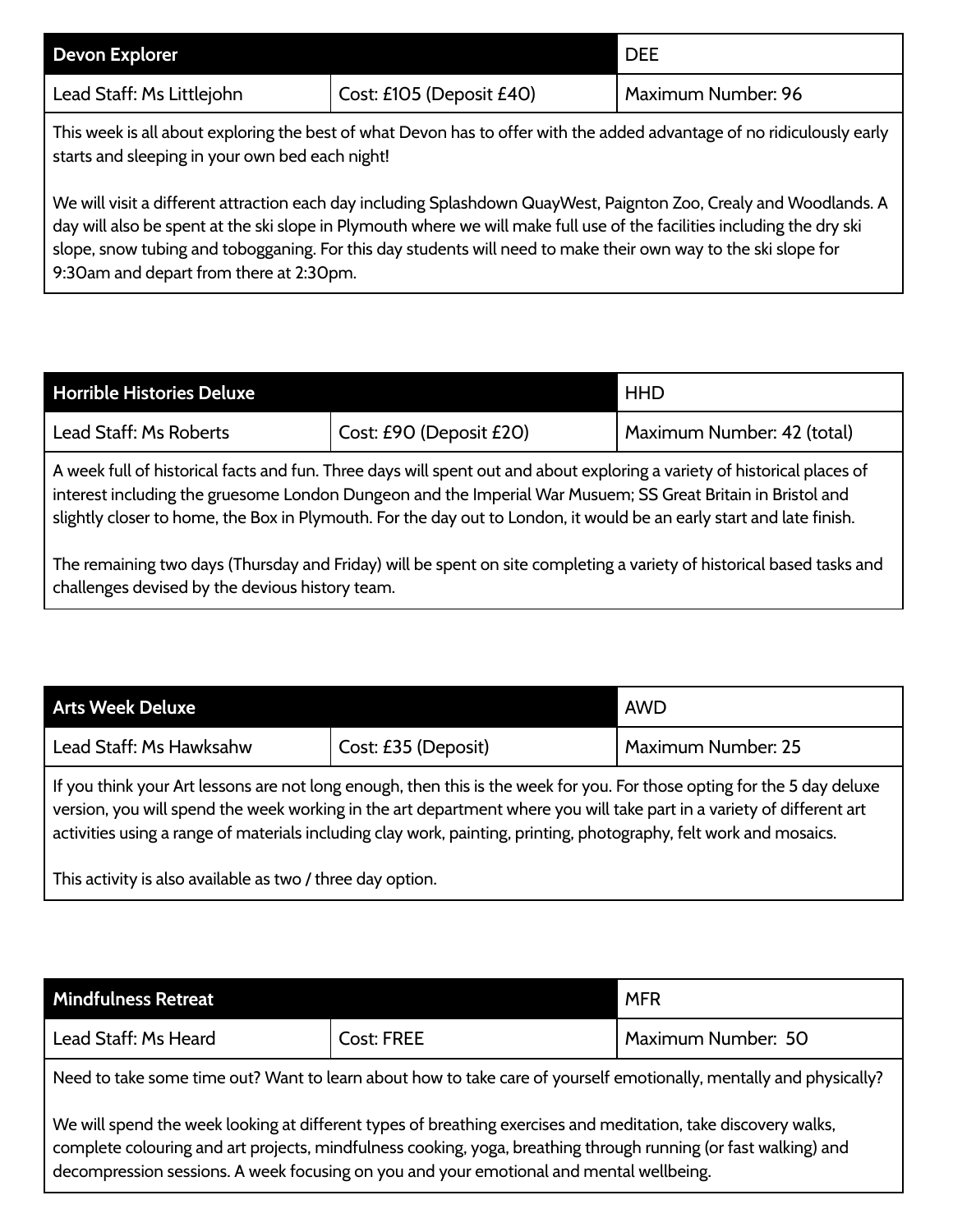| <b>Fishing</b>       |                         | <b>FSH</b>         |
|----------------------|-------------------------|--------------------|
| Lead Staff: Mr Brown | Cost: £85 (Deposit £20) | Maximum Number: 16 |

If your happy place is sat outside, watching your line and waiting for a catch then this is the activity for you. We will be fishing from the hot spots in Plymouth and Plymouth Sound. At least one day (tide depending) will be spent fishing from a boat, whilst others will be from Eddystone car park and various locations around the Hoe.

If you have your own tackle and bait, then you can bring this with you, otherwise it can be hired via Bait Bunker in the Eddystone car park (Mr Brown will help to manage this with you). All equipment is provided for the boat fishing experience apart from bait.

| <b>Splashing Around</b>                                                                                                                                                                                                       |                          | <b>SPL</b>                |
|-------------------------------------------------------------------------------------------------------------------------------------------------------------------------------------------------------------------------------|--------------------------|---------------------------|
| Lead Staff: Mr Strachan                                                                                                                                                                                                       | Cost: £195 (Deposit £50) | <b>Maximum Number: 12</b> |
| Three days will be spent with Horizons Sailing Club working towards your Royal Yacthing Association Level 1<br>certificate. The other two days will be spent on site completing a variety of water and land based challenges. |                          |                           |
| For this activity, students should be able to independently swim 25m and on the sailing days (Monday, Wednesday,<br>Friday) we will return to the academy at approximately 4pm.                                               |                          |                           |

| <b>Surfs Up</b>                                                                                                                                                                                                                                     |                          | <b>SUP</b>         |
|-----------------------------------------------------------------------------------------------------------------------------------------------------------------------------------------------------------------------------------------------------|--------------------------|--------------------|
| Lead Staff: Mr Taylor                                                                                                                                                                                                                               | Cost: £120 (Deposit £40) | Maximum Number: 16 |
| This week is either the ideal introduction to surfing or the chance to spend a week developing and practicing your<br>skills. Three days will be spent on the south coast, based at Bigbury before the last two days on the north Cornish<br>coast. |                          |                    |

For this activity students should be able to independently swim 25m. Wetsuits can be provided if required.

| <b>Sporting Pick N Mix</b>                                                                                                                                                                                                                                    |                   | SPM <sub>5</sub>    |
|---------------------------------------------------------------------------------------------------------------------------------------------------------------------------------------------------------------------------------------------------------------|-------------------|---------------------|
| Lead Staff: Mr Moore                                                                                                                                                                                                                                          | <b>Cost: FREE</b> | Maximum Number: 100 |
| Each morning the PE team will introduce you to a variety of sports including ones you might have never heard of<br>before! In the afternoon you will have the opportunity to pick between a selection of sports including dodgeball,<br>football and netball. |                   |                     |
| This can be picked as a two, three or five day activity as different sports will be offered each morning.                                                                                                                                                     |                   |                     |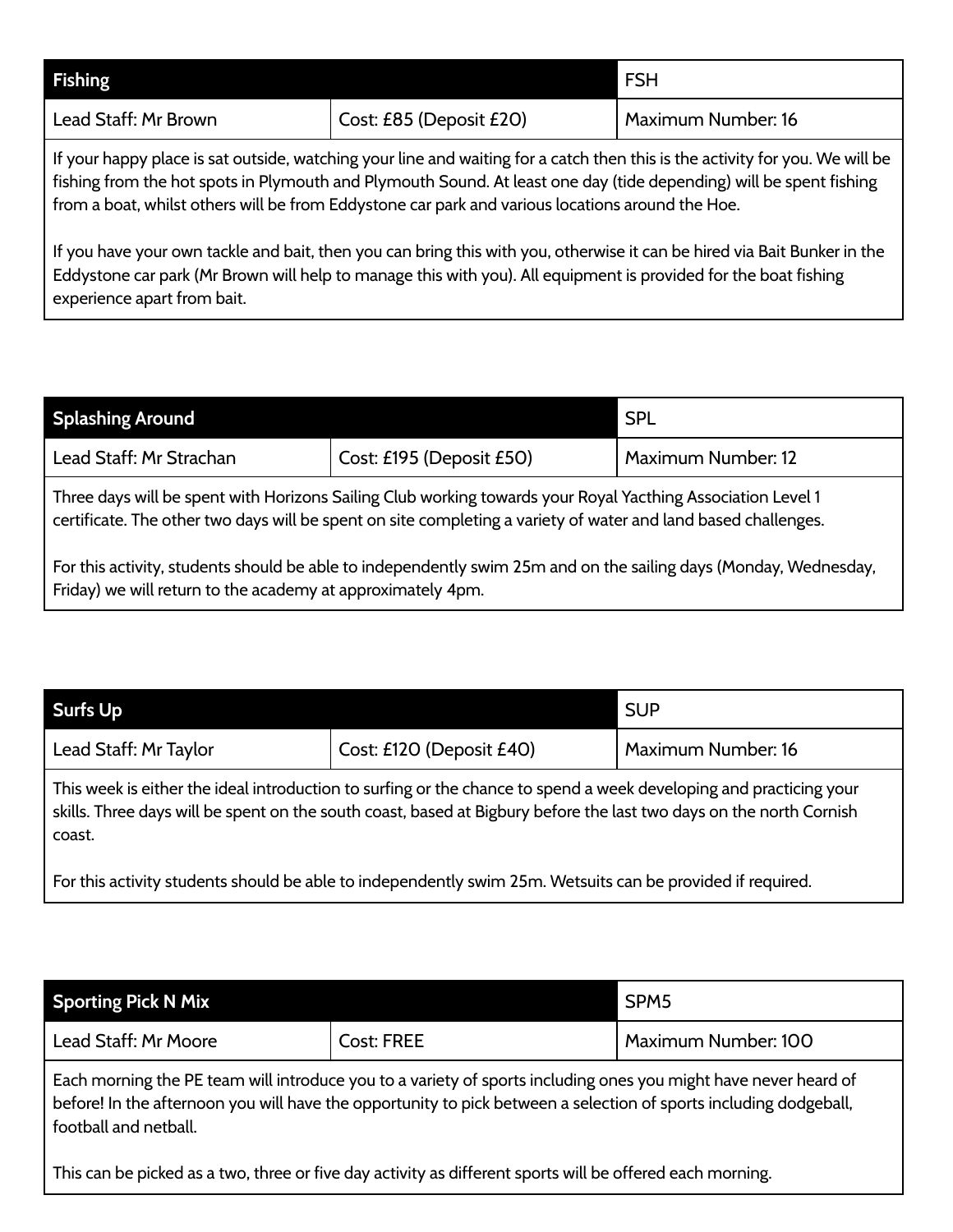| Duke of Edinburgh Expedition                                                            |                            | l DOE              |
|-----------------------------------------------------------------------------------------|----------------------------|--------------------|
| Lead Staff: Ms Stark                                                                    | $\vert$ Cost: £10 (approx) | Maximum Number: 40 |
| This activity is for those who are taking part in the Duke of Edinburgh's Award Scheme. |                            |                    |

On Monday and Tuesday you will be taking part in practice walks around the local area and practising your camp craft on the academy site. Wednesday and Thursday will be spent completing your Bronze expedition. On Friday we will write up your expedition and work on your e-assessment portfolio.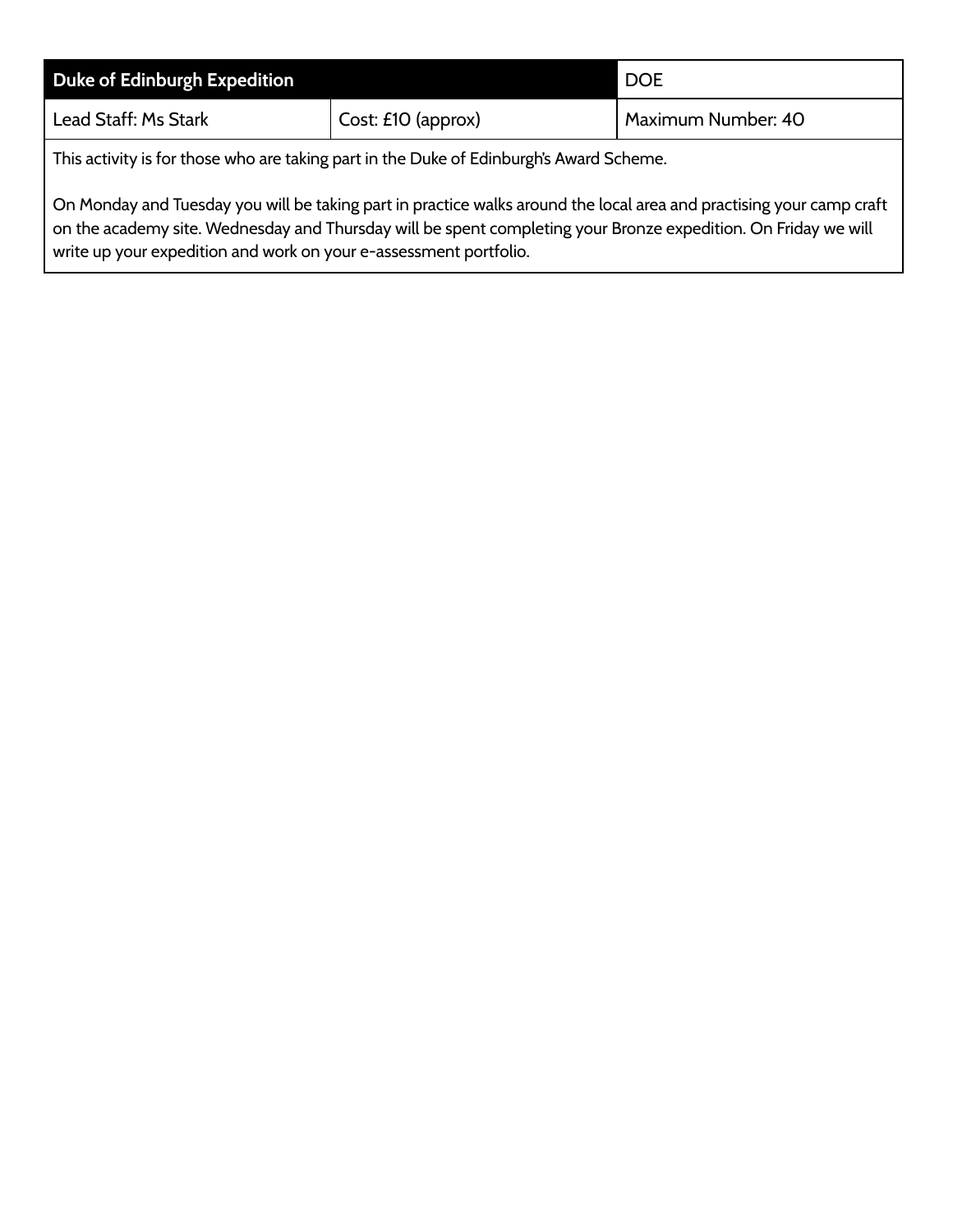### *THREE / TWO DAY ACTIVITIES*

| <b>Flight Club</b>                                                                                                                                                                                                                                                                                                                                                                                                                                                                                                                                                                                                |                   | FCL3 / FLC2        |
|-------------------------------------------------------------------------------------------------------------------------------------------------------------------------------------------------------------------------------------------------------------------------------------------------------------------------------------------------------------------------------------------------------------------------------------------------------------------------------------------------------------------------------------------------------------------------------------------------------------------|-------------------|--------------------|
| Lead Staff: Mr Glanville                                                                                                                                                                                                                                                                                                                                                                                                                                                                                                                                                                                          | <b>Cost: FREE</b> | Maximum Number: 40 |
| Launch your aeronautical career here by harnessing and mastering the power of flight. Develop the knowledge of the<br>aerodynamics lift and thrust, needed to create gliders and ultimately rocket power!!                                                                                                                                                                                                                                                                                                                                                                                                        |                   |                    |
| Day 1 will see you creatively develop paper gliders from the traditional to more imaginative, finishing with light<br>winged gliders using wood and foam.<br>Day 2 you will construct chinenese fighting kites with the use of lightweight materials such as bamboo and tracing<br>paper following the same process that has been used for the past 2000 years.<br>Day 3 we bring together the use and understanding of aerodynamics, flight, air resistance and crafting skills to<br>develop compressed air water rockets, with the potential to launch the rocket up to 100m into the skies above<br>Plympton. |                   |                    |
| If you enjoy building, making and getting stuff to fly. Join us in the T4 hangar for your activities week.                                                                                                                                                                                                                                                                                                                                                                                                                                                                                                        |                   |                    |
| The 2 day version will be a shortened version of this activity.                                                                                                                                                                                                                                                                                                                                                                                                                                                                                                                                                   |                   |                    |

| Horrble Histories Trip Package (Mon - Wed)                                                                                                                                                                                                 |                         | <b>HHT</b>                 |
|--------------------------------------------------------------------------------------------------------------------------------------------------------------------------------------------------------------------------------------------|-------------------------|----------------------------|
| <b>Lead Staff: Ms Roberts</b>                                                                                                                                                                                                              | Cost: £85 (Deposit £20) | Maximum Number: 42 (total) |
| Three days jam packed of full of historical facts and fun. We will be out and about exploring a variety of historical<br>places of interest including the gruesome London Dungeon and the Imperial War Musuem; SS Great Britain in Bristol |                         |                            |
| and slightly closer to home, the Box in Plymouth. For the day out to London, it would be an early start and late finish.                                                                                                                   |                         |                            |

| Horrible Histories On Site Package (Thurs - Fri)                                                                                                                                                                    |            | <b>HHS</b>         |
|---------------------------------------------------------------------------------------------------------------------------------------------------------------------------------------------------------------------|------------|--------------------|
| <b>Lead Staff: Ms Roberts</b>                                                                                                                                                                                       | Cost: $E5$ | Maximum Number: 42 |
| Two days of historical challenges, quizzes and tasks devised by the devious History department. Would you be able to<br>survive as a Rotten Roman or Terrible Tudor? A love of history is all you need to find out. |            |                    |

| Art 3 day / 2 day                                                                                                                                                                                                                                                                          |                         | AR3 / AR2                 |
|--------------------------------------------------------------------------------------------------------------------------------------------------------------------------------------------------------------------------------------------------------------------------------------------|-------------------------|---------------------------|
| Lead Staff: Ms Hawkshaw                                                                                                                                                                                                                                                                    | Cost: £15 (3) / £10 (2) | <b>Maximum Number: 25</b> |
| A mini version of the Art Deluxe activity. You will spend either 3 or 2 days working in the art department where you<br>will take part in a variety of different art activities using a range of materials including clay work, painting, printing,<br>photography, felt work and mosaics. |                         |                           |

There is a £15 charge for the 3 day activity and £10 for the 2 days.